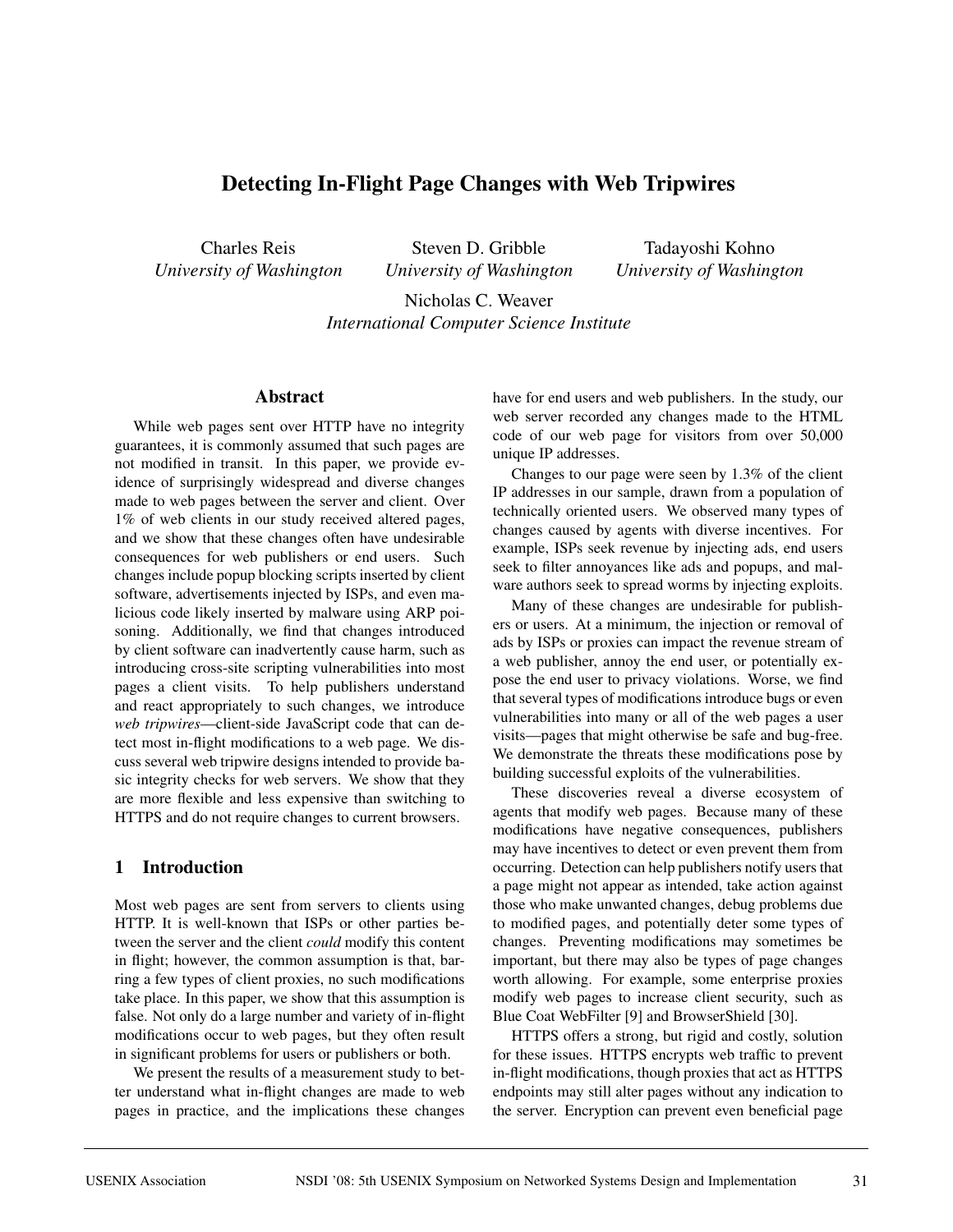

Figure 1: Web tripwires can detect any modifications to the HTML source code of a page made between the server and the browser.

changes, as well as web caching, compression, and other useful services that rely on the open nature of HTTP.

As a result, we propose that concerned web publishers adopt *web tripwires* on their pages to help understand and react to any changes made in flight. Web tripwires are client-side JavaScript code that can detect most modifications to unencrypted web pages. Web tripwires are not secure and cannot detect all changes, but they can be made robust in practice. We present several designs for web tripwires and show that they can be deployed at a lower cost than HTTPS, do not require changes to web browsers, and support various policy decisions for reacting to page modifications. They provide web servers with practical integrity checks against a variety of undesirable or dangerous modifications.

The rest of this paper is organized as follows. Section 2 describes our measurement study of in-flight page changes and discusses the implications of our findings. In Section 3, we compare several web tripwire implementation strategies that allow publishers to detect changes to their own pages. We evaluate the costs of web tripwires and their robustness to adversaries in Section 4. Section 5 illustrates how our web tripwire toolkit is easy to deploy and can support a variety of policies. Finally, we present related work in Section 6 and conclude in Section 7.

## **2 In-Flight Modifications**

Despite the lack of integrity guarantees in HTTP, most web publishers and end users expect web pages to arrive at the client as the publisher intended. Using measurements of a large client population, we find that this is not the case. ISPs, enterprises, end users, and malware authors all have incentives to modify pages, and we find evidence that each of these parties does so in practice. These changes often have undesirable consequences for publishers or users, including injected advertisements, broken pages, and exploitable vulnerabilities. These results demonstrate the precariousness of today's web, and that it can be dangerous to ignore the absence of integrity protection for web content.



Figure 2: If a web tripwire detects a change, it displays a message to the user, as in the screenshot on the right.

To understand the scope of the problem, we designed a measurement study to test whether web pages arrive at the client unchanged. We developed a web page that could detect changes to its HTML source code made by an agent between the server and the browser, and we attracted a diverse set of clients to the page to test many paths through the network. Our study seeks to answer two key questions:

- What kinds of page modifications occur in practice, and how frequently?
- Do the changes have unforeseen consequences?

We found that clients at over  $1\%$  of 50,000 IP addresses saw some change to the page, many with negative consequences. In the rest of this section, we discuss our measurement technique and the diverse ecosystem of page modifications that we observed.

### **2.1 Measurement Infrastructure**

Our measurement study identifies changes made to our web page between the web server and the client's browser, using code delivered by the server to the browser. This technique allows us to gather results from a large number of clients in diverse locations, although it may not detect agents that do not modify every page.

**Technology.** Our measurement tool consists of a web page with JavaScript code that detects page modifications. We refer to this code as a *web tripwire* because it can be unobtrusively placed on a web page and triggered if it detects a change. As shown in Figure 1, our web tripwire detects changes to HTML source code made anywhere between the server and browser, including those caused by ISPs, enterprise firewalls, and clientside proxies. We did not design the web tripwire to detect changes made by browser extensions, because extensions are effectively part of the browser, and we believe they are likely installed with the knowledge and consent of the user. In practice, browser extensions do not trigger the tripwire because they operate on the browser's inter-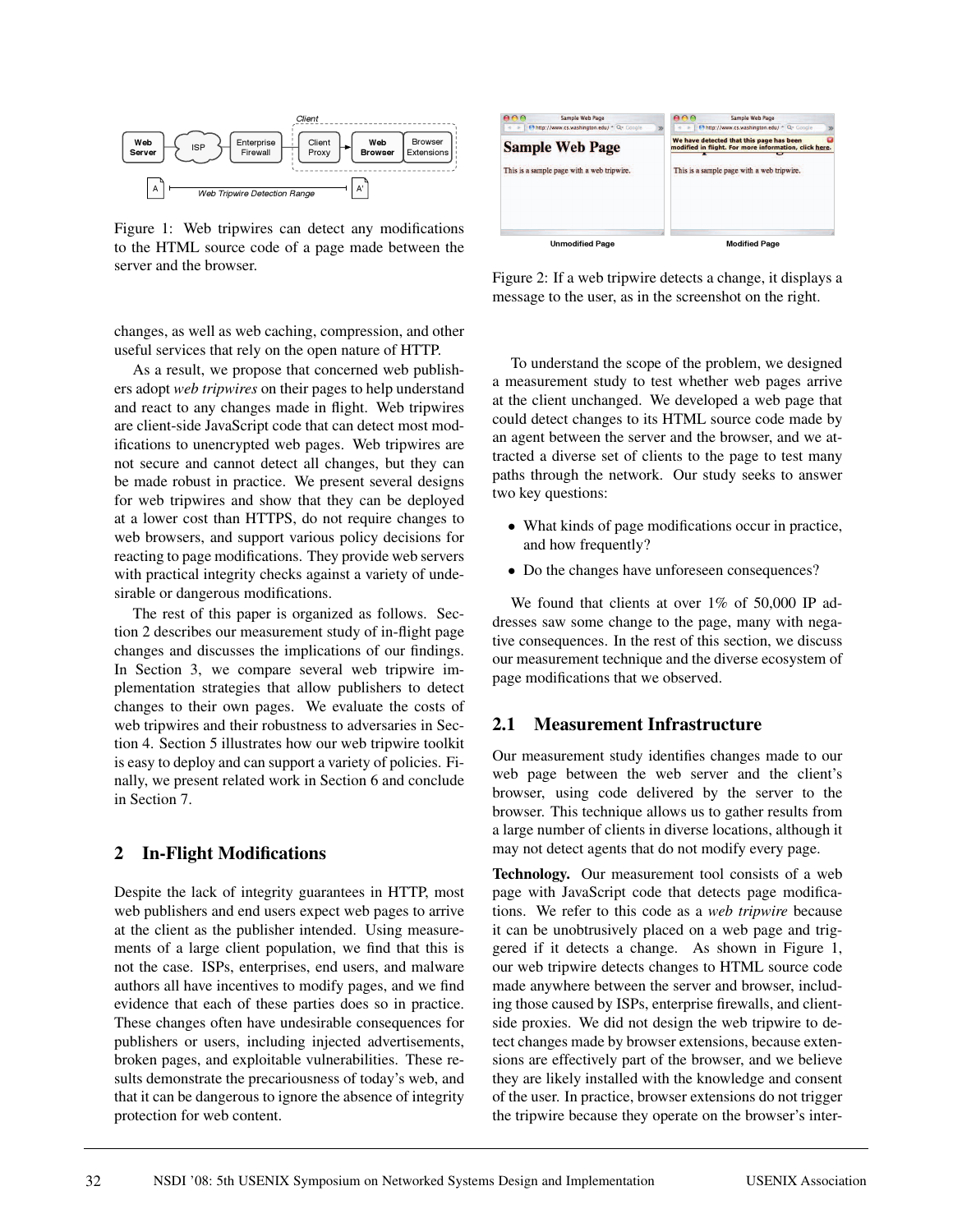nal representation of the page and not the HTML source code itself.

Our web tripwire is implemented as JavaScript code that runs when the page is loaded in the client's browser. It reports any detected changes to the server and displays a message to the user, as seen in Figure 2. Our implementation can display the difference between the actual and expected contents of the page, and it can collect additional feedback from the user about her environment. Further implementation details can be found in Section 3.

We note two caveats for this technique. First, it may have false negatives. Modifying agents may choose to only alter certain pages, excluding those with our web tripwires. We do not expect any false positives, though, so our results are a lower bound for the actual number of page modifications.<sup>1</sup> Second, our technique is not cryptographically secure. An adversarial agent could remove or tamper with our scripts to evade detection. For this study, we find it unlikely that such tampering would be widespread, and we discuss how to address adversarial agents in Section 4.2.

**Realism.** We sought to create a realistic setting for our measurement page, to increase the likelihood that agents might modify it. We included HTML tags from web authoring software, randomly generated text, and keywords with links.

We were also guided by initial reports of ISPs that injected advertisements into their clients' web traffic, using services from NebuAd [5]. These reports suggested that only pages from .com top-level domains (TLDs) were affected. To test this, our measurement page hosts several frames with identical web tripwires, each served from a different TLD. These frames are served from vancouver.cs.washington.edu, uwsecurity.com, uwprivacy.org, uwcse.ca, uwsystems.net, and 128.208.6.241.

We introduced additional frames during the experiment, to determine if any agents were attempting to "whitelist" the domains we had selected to evade detection. After our measurement page started receiving large numbers of visitors, we added frames at www.happyblimp.com and www2.happyblimp.com.

In the end, we found that most changes were made indiscriminately, although some NebuAd injections were .com-specific and other NebuAd injections targeted particular TLDs with an unknown pattern.

**Exposure.** To get a representative view of in-flight page modifications, we sought visitors from as many vantage points as possible. Similar studies such as the ANA

Spoofer Project [8] attracted thousands of participants by posting to the Slashdot news web site, so we also pursued this approach.

Although our first submission to Slashdot was not successful, we were able to circulate a story among other sites via Dave Farber's "Interesting People" mailing list. This led another reader to successfully post the story to Slashdot.

Similarly, we attracted traffic from Digg, a user-driven news web site. We encouraged readers of our page to aid our experiment by voting for our story on Digg, promoting it within the site's collaborative filter. Within a day, our story reached the front page of Digg.

# **2.2 Results Overview**

On July 24, 2007, our measurement tool went live at http://vancouver.cs.washington.edu, and it appeared on the front pages of Slashdot and Digg (among other technology news sites) the following day. The tool remains online, but our analysis covers data collected for the first 20 days, which encompasses the vast majority of the traffic we received.

We collected test results from clients at 50,171 unique IP addresses. 9,507 of these clients were referred from Slashdot, 21,333 were referred from Digg, and another 705 were referred from both Slashdot and Digg. These high numbers of referrals indicate that these sites were essential to our experiment's success.

The modifications we observed are summarized in Table 1. At a high level, clients at 657 IP addresses reported modifications to at least one of the frames on the page. About 70% of the modifications were caused by client-side proxies such as popup blockers, but 46 IP addresses did report changes that appeared to be intentionally caused by their ISP. We also discovered that the proxies used at 125 addresses left our page vulnerable to cross-site scripting attacks, while 3 addresses were affected by client-based malware.

# **2.3 Modification Diversity**

We found a surprisingly diverse set of changes made to our measurement page. Importantly, these changes were often misaligned with the goals of the publisher or the end user. Publishers wish to deliver their content to users, possibly with a revenue stream from advertisements. Users wish to receive the content safely, with few annoyances. However, the parties in Figure 1, including ISPs, enterprises, users, and also malware authors, have incentives to modify web pages in transit. We found that these parties do modify pages in practice, often adversely impacting the user or publisher. We offer a high level survey of these changes and incentives below.

<sup>&</sup>lt;sup>1</sup>In principle, a false positive could occur if an adversary forges a web tripwire alarm. Since this was a short-term measurement study, we do not expect that we encountered any adversaries or false positives.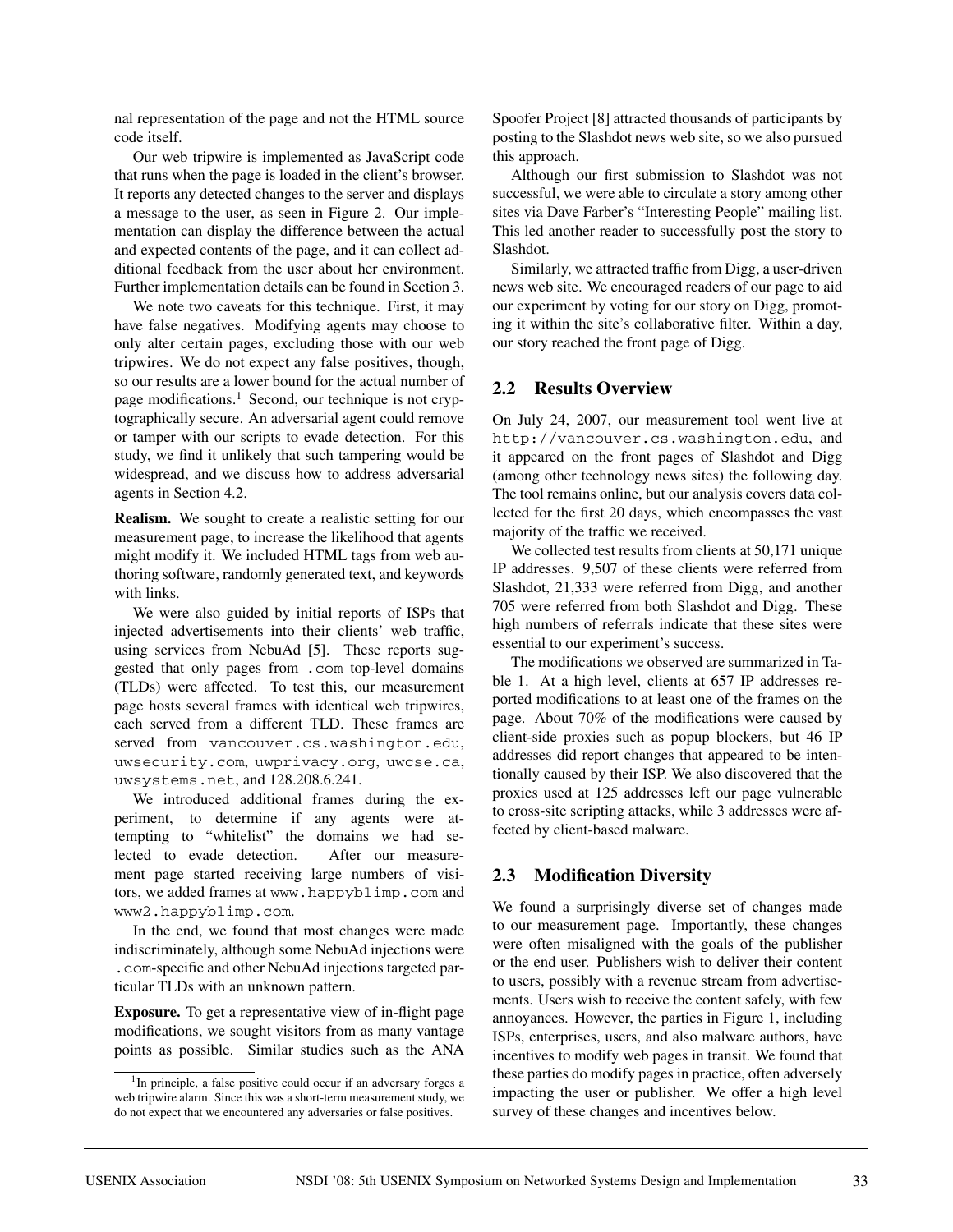| Category            | <b>IPs</b> | <b>SP</b> | Enterprise | User | Attacker | <b>Examples</b>                                             |
|---------------------|------------|-----------|------------|------|----------|-------------------------------------------------------------|
| Popup Blocker       | 277        |           |            | ✓    |          | Zone Alarm (210), CA Personal Firewall (17),                |
|                     |            |           |            |      |          | Sunbelt Popup Killer (12)                                   |
| Ad Blocker          | 188        |           |            | √    |          | Ad Muncher (99), Privoxy (58), Proxomitron (25)             |
| Problem in Transit  | 118        | J         |            |      |          | Blank Page (107), Incomplete Page (7)                       |
| Compression         | 30         |           |            |      |          | bmi.js $(23)$ , Newlines removed $(6)$ , Distillation $(1)$ |
| Security or Privacy | 17         |           | ✓          |      |          | Blue Coat $(15)$ , The Cloak $(1)$ , AnchorFree $(1)$       |
| Ad Injector         | 16         |           |            |      |          | MetroFi (6), FairEagle (5), LokBox (1), Front Porch (1),    |
|                     |            |           |            |      |          | PerfTech (1), Edge Technologies (1), knects.net (1)         |
| Meta Tag Changes    | 12         |           |            |      |          | Removed meta tags (8), Reformatted meta tags (4)            |
| Malware             | 3          |           |            |      |          | W32.Arpiframe (2), Adware.LinkMaker (1)                     |
| Miscellaneous       | 3          |           |            |      |          | New background color $(1)$ , Mark of the Web $(1)$          |

Table 1: Categories of observed page modifications, the number of client IP addresses affected by each, the likely parties responsible, and examples. Each example is followed by the number of IP addresses that reported it; examples listed in bold introduced defects or vulnerabilities into our page.

**ISPs.** ISPs have at least two incentives to modify web traffic: to generate revenue from advertising and to reduce traffic using compression. Injected advertisements have negative impact for many users, who view them as annoyances.

In our results, we discovered several distinct ISPs that appeared to insert ad-related scripts into our measurement page. Several companies offer to partner with ISPs by providing them appliances that inject such ads. For example, we saw 5 IP addresses that received injected code from NebuAd's servers [2]. Traceroutes suggested that these occurred on ISPs including Red Moon, Mesa Networks, and XO, as well as an IP address belonging to NebuAd itself. Other frequently observed ad injections were caused by MetroFi, a company that provides free wireless networks in which all web pages are augmented with ads. We also observed single IP addresses affected by other similar companies, including LokBox, Front Porch, PerfTech, Edge Technologies, and knects.net.

Notably, these companies often claim to inject ads based on behavioral analysis, so that they are targeted to the pages a user has visited. Such ads may leak private information about a user's browsing history to web servers the user visits. For example, a server could use a web tripwire to determine which specific ad has been injected for a given user. The choice of ad may reveal what types of pages the user has recently visited.

We also observed some ISPs that alter web pages to reduce network traffic. In particular, several cellular network providers removed extra whitespace or injected scripts related to image distillation [16]. Such modifications are useful on bandwidth-constrained networks, though they may also unintentionally cause page defects, as we describe in Section 2.4.1.

**Enterprises.** Enterprises have incentives to modify the pages requested by their clients as well, such as traffic reduction and client protection. Specifically, we observed proxy caches that remove certain meta tags from our measurement page, allowing it to be cached against our wishes. Such changes can go against a publisher's desires or present stale data to a user. Our results also included several changes made by Blue Coat WebFilter [9], an enterprise proxy that detects malicious web traffic.

**End Users.** Users have several incentives for modifying the pages they receive, although these changes may not be in the best interests of the publishers. We found evidence that users block annoyances such as popups and ads, which may influence a publisher's revenue stream. Users also occasionally modify pages for security, privacy, or performance.

The vast majority of page modifications overall are caused by user-installed software such as popup blockers and ad blockers. The most common modifications come from popup blocking software. Interestingly, this includes not only dedicated software like Sunbelt Popup Killer, but also many personal firewalls that modify web traffic to block popups. In both types of software, popups are blocked by JavaScript code injected into every page. This code interposes on calls to the browser's window.open function, much like Naccio's use of program rewriting for system call interposition [15].

Ad blocking proxies also proved to be quite popular. We did not expect to see this category in our results, be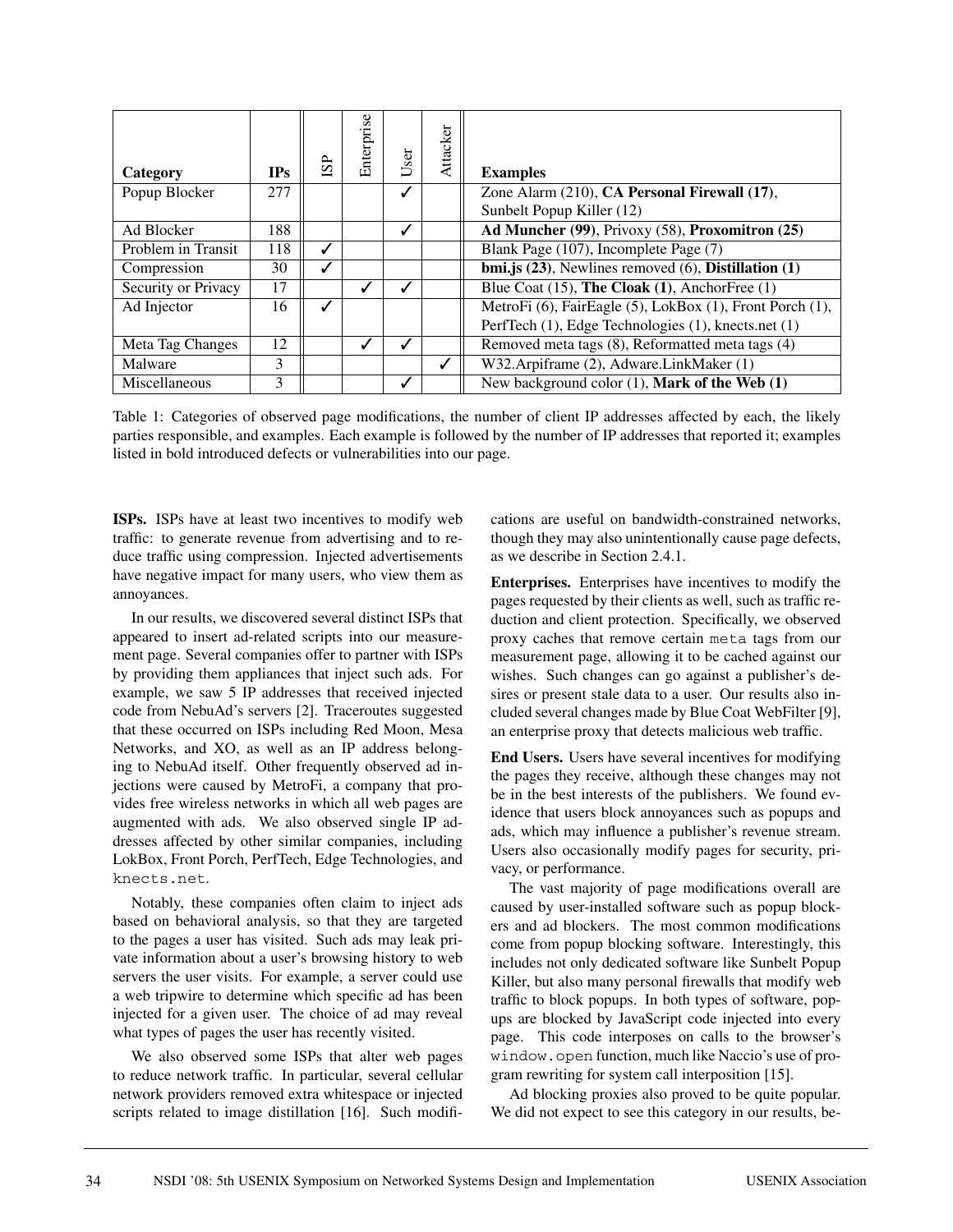cause our measurement page contained no ads. That is, ad blocking proxies that solely removed ads from pages would have gone unnoticed. However, we detected numerous ad blocking proxies due to the JavaScript code they injected into our page. These proxies included Ad Muncher, Privoxy, Proxomitron, and many others.

Beyond these annoyance blocking proxies, we found user-initiated changes to increase security, privacy, and performance. AnchorFree Hotspot Shield claims to protect clients on wireless networks, and Internet Explorer adds a "Mark of the Web" comment to saved pages to prevent certain attacks [28]. Users also employed webbased anonymization services such as The Cloak [3], as well as proxies that allowed pages to be cached by removing certain meta tags.

**Malware Authors.** Surprisingly, our measurement tool was also able to detect certain kinds of malware and adware. Malware authors have clear incentives for modifying web pages, either as a technique for spreading exploit code or to receive revenue from injected advertisements. These changes are clearly adversarial to users.

In one instance, a client that was infected by Adware.LinkMaker [34] visited our measurement page. The software made extensive changes to the page, converting several words on the page into doubly underlined links. If the user hovered his mouse cursor over the links, an ad frame was displayed.

Two other clients saw injected content that appears consistent with the W32.Arpiframe worm [35]. In these cases, the clients themselves may not have been infected, as the Arpiframe worm attempts to spread through local networks using ARP cache poisoning [40]. When an infected client poisons the ARP cache of another client, it can then act as a man-in-the-middle on HTTP sessions. Recent reports suggest that web *servers* may also be targeted by this or similar worms, as in the recent case of a Chinese security web site [12].

# **2.4 Unanticipated Problems**

In the cases discussed above, page modifications are made based on the incentives of some party. However, we discovered that many of these modifications actually had severe unintentional consequences for the user, either as broken page functionality or exploitable vulnerabilities. The threats posed by careless page modifications thus extend far beyond annoyances such as ad injections.

# **2.4.1 Page Defects**

We observed two classes of bugs that were unintentionally introduced into web pages as a result of modifications. First, some injected scripts caused a JavaScript stack overflow in Internet Explorer when they

were combined with the scripts in our web tripwire. For example, the xpopup.js popup blocking script in CA Personal Firewall interfered with our calls to document.write. Similar problems occurred with a compression script called bmi.js injected by several ISPs. These bugs occasionally prevented our web tripwire from reporting results, but users provided enough feedback to uncover the issue. In general, such defects may occur when combining multiple scripts in the same namespace without the ability to sufficiently test them.

Second, we discovered that the CA Personal Firewall modifications interfered with the ability to post comments and blog entries on many web sites. Specifically, code injected by the firewall appeared in users' comments, often to the chagrin of the users. We observed 28 instances of "\_popupControl()" appearing on MySpace blogs and comments, and well over 20 sites running the Web Wiz Forums software [39] that had the same code in their comments. We reproduced the problem on Web Wiz Forums' demo site, learning that CA Personal Firewall injected the popup blocking code into the frame in which the user entered his comments. We observed similar interference in the case of image distillation scripts that contained the keyword "nguncompressed."

## **2.4.2 Vulnerabilities**

More importantly, we discovered several types of page changes that left the modified pages vulnerable to crosssite scripting (XSS) attacks. The impact of these vulnerabilities should not be understated: the modifications made *most or all* of the pages a user visited exploitable. Such exploits could expose private information or otherwise hijack any page a user requests.

**Ad Blocking Vulnerabilities.** We observed exploitable vulnerabilities in three ad-blocking products: two free downloadable filter sets for Proxomitron (released under the names Sidki [33] and Grypen [19]), plus the commercial Ad Muncher product [4]. At the time of our study, each of these products injected the URL of each web page into the body of the page itself, as part of a comment. For example, Ad Muncher injected the following JavaScript comment onto Google's home page:

// Original URL: http://www.google.com

These products did not escape any of the characters in the URL, so adversaries were able to inject script code into the page by convincing users to visit a URL similar to the following:

http://google.com/?</script><script>alert(1);

Servers often ignore unknown URL parameters (following the '?'), so the page was delivered as usual.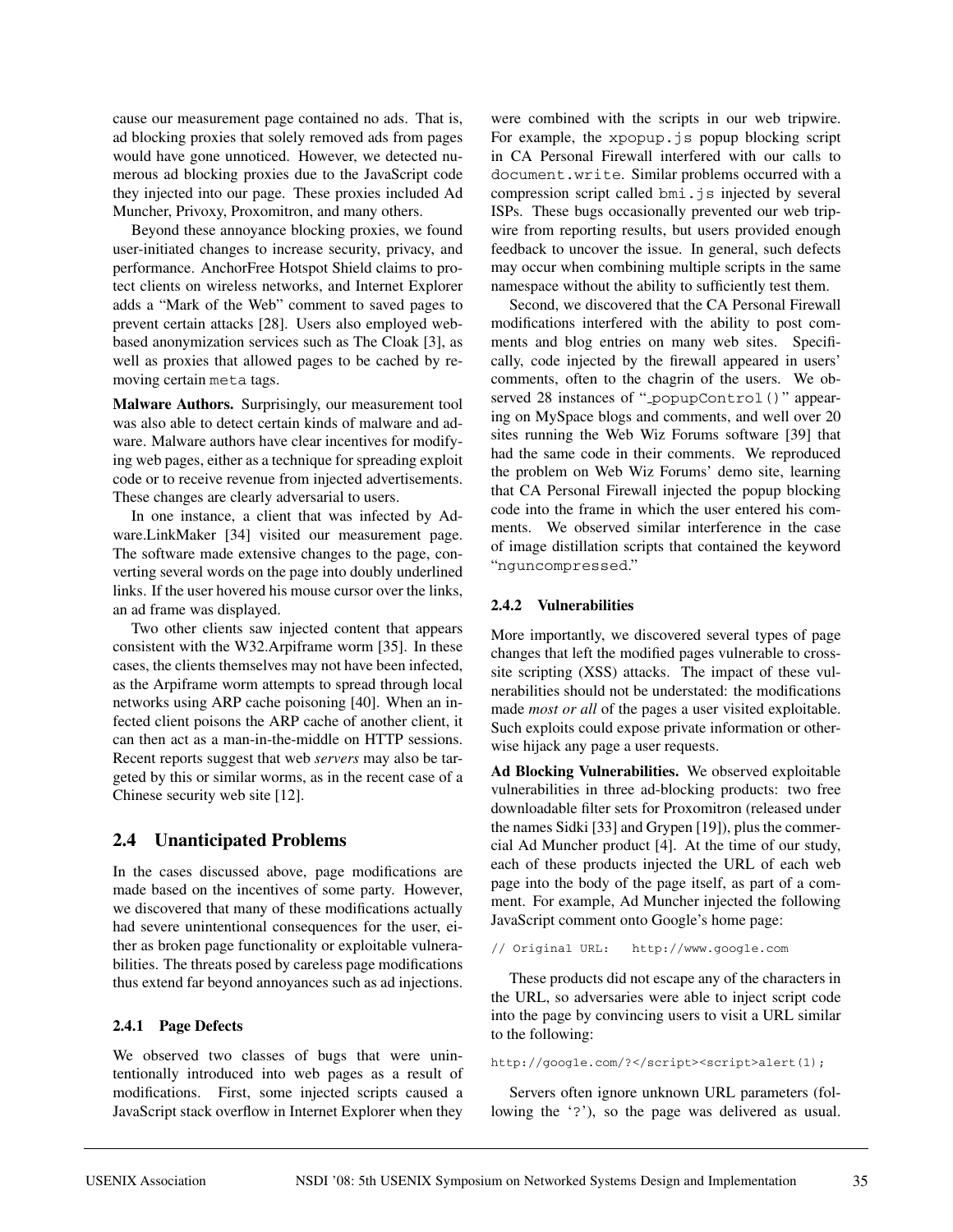However, when Ad Muncher or Proxomitron copied this URL into the page, the " $\le$ / $\le$ ript>" tag terminated the original comment, and the script code in the remainder of the URL was executed as part of the page. To exploit these vulnerabilities, an adversary must convince a user to follow a link of his own construction, possibly via email or by redirecting the user from another page.

It is worth noting that our measurement tool helped us discover these vulnerabilities. Specifically, we were able to search for page changes that placed the page's URL in the body of the page. We flagged such cases for further security analysis.

We developed two exploit pages to demonstrate the threat posed by this attack. Our exploit pages first detect whether a vulnerable proxy is in use, by looking for characteristic modifications in their own source code (e.g., an "Ad Muncher" comment).

In one exploit, our page redirects to a major bank's home page. $2^{\degree}$  The bank's page has a login form but is served over HTTP, not HTTPS. (The account name and password are intended to be sent over HTTPS when the user submits the form.) Our exploit injects script code into the bank's page, causing the login form to instead send the user's account name and password to an adversary's server.

In a second exploit, we demonstrate that these vulnerabilities are disconcerting even on pages for which users do not normally expect an HTTPS connection. Here, our exploit page redirects to Google's home page and injects code into the search form. If the user submits a query, further exploit code manipulates the search results, injecting exploit code into all outgoing links. This allows the exploit to retain control of all subsequent pages in the browser window, until the user either enters a new URL by hand or visits an unexploited bookmark.

In the case of Ad Muncher (prior to v4.71), any HTTP web site that was not mentioned on the program's exclusion list is affected. This list prevents Ad Muncher from injecting code into a collection of JavaScript-heavy web pages, including most web mail sites. However, Ad Muncher did inject vulnerable code into the login pages for many banks, such as Washington Mutual, Chase, US Bank, and Wachovia, as well as the login pages for many social networking sites. For most social networking sites, it is common to only use HTTPS for sending the login credentials, and then revert to HTTP for pages within the site. Thus, if a user is already logged into such a site, an adversary can manipulate the user's account by injecting code into a page on the site, without any interaction from the user. This type of attack can even be conducted in a hidden frame, to conceal it from the user.

In both Proxomitron filter sets (prior to September 8, 2007), all HTTP traffic is affected in the default configuration. Users are thus vulnerable to all of the above attack scenarios, as well as attacks on many web mail sites that revert to HTTP after logging in (e.g., Gmail, Yahoo Mail). Additionally, Proxomitron can be configured to also modify HTTPS traffic, intentionally acting as a "man in the middle." If the user enables this feature, all SSL encrypted pages are vulnerable to script injection and thus leaks of critically private information.

We reported these vulnerabilities to the developers of Ad Muncher and the Proxomitron filter sets, who have released fixes for the vulnerabilities.

**Internet Explorer Vulnerability.** We identified a similar but less severe vulnerability in Internet Explorer. IE injects a "Mark of the Web" into pages that it saves to disk, consisting of an HTML comment with the page's URL [28]. This comment is vulnerable to similar attacks as Ad Muncher and Proxomitron, but the injected scripts only run if the page is loaded from disk. In this context, the injected scripts have no access to cookies or the originating server, only the content on the page itself. This vulnerability was originally reported to Microsoft by David Vaartjes in 2006, but no fix is yet available [37].

**The Cloak Vulnerabilities.** Finally, we found that the "The Cloak" anonymization web site [3] contains two types of XSS vulnerabilities. The Cloak provides anonymity to its users by retrieving all pages on their behalf, concealing their identities from web servers. The Cloak processes and rewrites many HTML tags on each page to ensure no identifying information is leaked. It also provides users with options to rewrite or delete all JavaScript code on a page, to prevent the code from exposing their IP address.

We discovered that The Cloak replaced some tags with a comment explaining why the tag was removed. For example, our page contained a meta tag with the name "generatorversion." The Cloak replaced this tag with the following HTML comment:

<!-- the-cloak note - deleting possibly dangerous META tag - unknown NAME 'generatorversion' -->

We found that a malicious page could inject script code into the page by including a carefully crafted meta tag, such as the following:

<meta name="foo--><script>alert(1);</script>">

This script code runs and bypasses The Cloak's policies for rewriting or deleting JavaScript code. We reported this vulnerability to The Cloak, and it has been resolved as of October 8, 2007.

Additionally, The Cloak faces a more fundamental problem because it bypasses the browser's "same origin

<sup>&</sup>lt;sup>2</sup>We actually ran the exploit against an accurate local replica of the bank's home page, to avoid sending exploit code to the bank's server.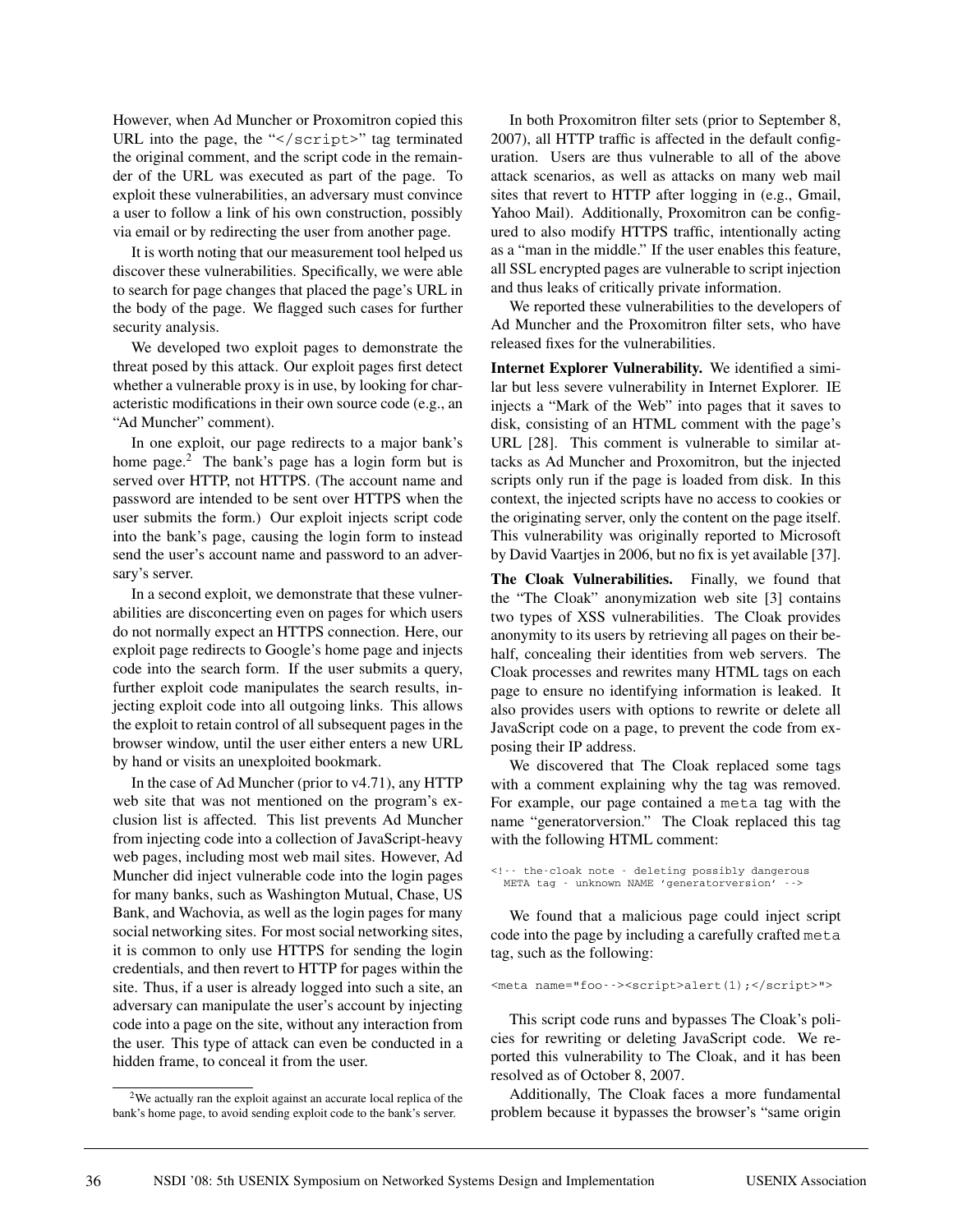policy," which prevents documents from different origins from accessing each other [31]. To a client's browser, all pages appear to come from the-cloak.com, rather than their actual origins. Thus, the browser allows all pages to access each other's contents. We verified that a malicious page could load sensitive web pages (even HTTPS encrypted pages) from other origins into a frame and then access their contents. This problem is already known to security professionals [20], though The Cloak has no plans to address it. Rather, users are encouraged to configure The Cloak to delete JavaScript code to be safe from attack.

**OS Analogy.** These vulnerabilities demonstrate the power wielded by web page rewriting software, and the dangers of any flaws in its use. An analogy between web browsers and operating systems helps to illustrate the severity of the problem. Most XSS vulnerabilities affect a single web site, just as a security vulnerability in a program might only affect that program's operation. However, vulnerabilities in page rewriting software can pose a threat for *most or all* pages visited, just as a root exploit may affect all programs in an operating system. Page rewriting software must therefore be carefully scrutinized for security flaws before it can be trusted.

# **3 Web Tripwires**

Our measurement study reveals that in-flight page modifications can have many negative consequences for both publishers and users. As a result, publishers have an incentive to seek integrity mechanisms for their content. There are numerous scenarios where detecting modifications to one's own web page may be useful:

- Search engines could warn users of injected scripts that might alter search results.
- Banks could disable login forms if their front pages were modified.
- Web mail sites could debug errors caused by injected scripts.
- Social networking sites could inform users if they detect vulnerable proxies, which might put users' accounts at risk.
- Sites with advertising could object to companies that add or replace ads.

Publishers may also wish to *prevent* some types of page changes, to prevent harm to their visitors or themselves.

HTTPS provides one rigid solution: preventing page modifications using encryption. However, the use of HTTPS excludes many beneficial services, such as caching by web proxies, image distillation by ISPs with low bandwidth networks, and security checks by enterprise proxies. HTTPS also imposes a high cost on the server, in terms of financial expense for signed certificates, CPU overhead on the server, and additional latency for key exchange.

In cases where HTTPS is overly costly, we propose that publishers deploy web tripwires like those used in our measurement study. Web tripwires can effectively detect most HTML modifications, at low cost and in today's web browsers. Additionally, they offer more flexibility than HTTPS for reacting to detected changes.

# **3.1 Goals**

Here, we establish a set of goals a publisher may have for using a web tripwire as a page integrity mechanism. Note that some types of tripwires may be worthwhile even if they do not achieve all of the goals.

First, a web tripwire should detect any changes to the HTML of a web page after it leaves the server and before it arrives at the client's browser. We exclude changes from browser extensions, as we consider these part of the user agent functionality of the browser. We also currently exclude changes to images and embedded objects, although these could be addressed in future work.

Second, publishers may wish for a web tripwire to prevent certain changes to the page. This goal is difficult to accomplish without cryptographic support, however, and it may not be a prerequisite for all publishers.

Third, a web tripwire should be able to pinpoint the modification for both the user and publisher, to help them understand its cause.

Fourth, a web tripwire should not interfere with the functionality or performance of the page that includes it. For example, it should preserve the page's semantics, support incremental rendering of the page, and avoid interfering with the browser's back button.

# **3.2 Designs & Implementations**

Several implementation strategies are possible for building web tripwires. Unfortunately, limitations in popular browsers make tripwires more difficult to build than one might expect. Here, we describe and contrast five strategies for building JavaScript-based web tripwires.<sup>3</sup> We also compare against the integrity properties of HTTPS as an alternative mechanism. The tradeoffs between these strategies are summarized in Table 2.

Each of our implementations takes the same basic approach. The web server delivers three elements to the browser: the *requested page*, a *tripwire script*, and a *known-good representation* of the requested page.

<sup>&</sup>lt;sup>3</sup>We focus on JavaScript rather than Flash or other content types to ensure broad compatibility.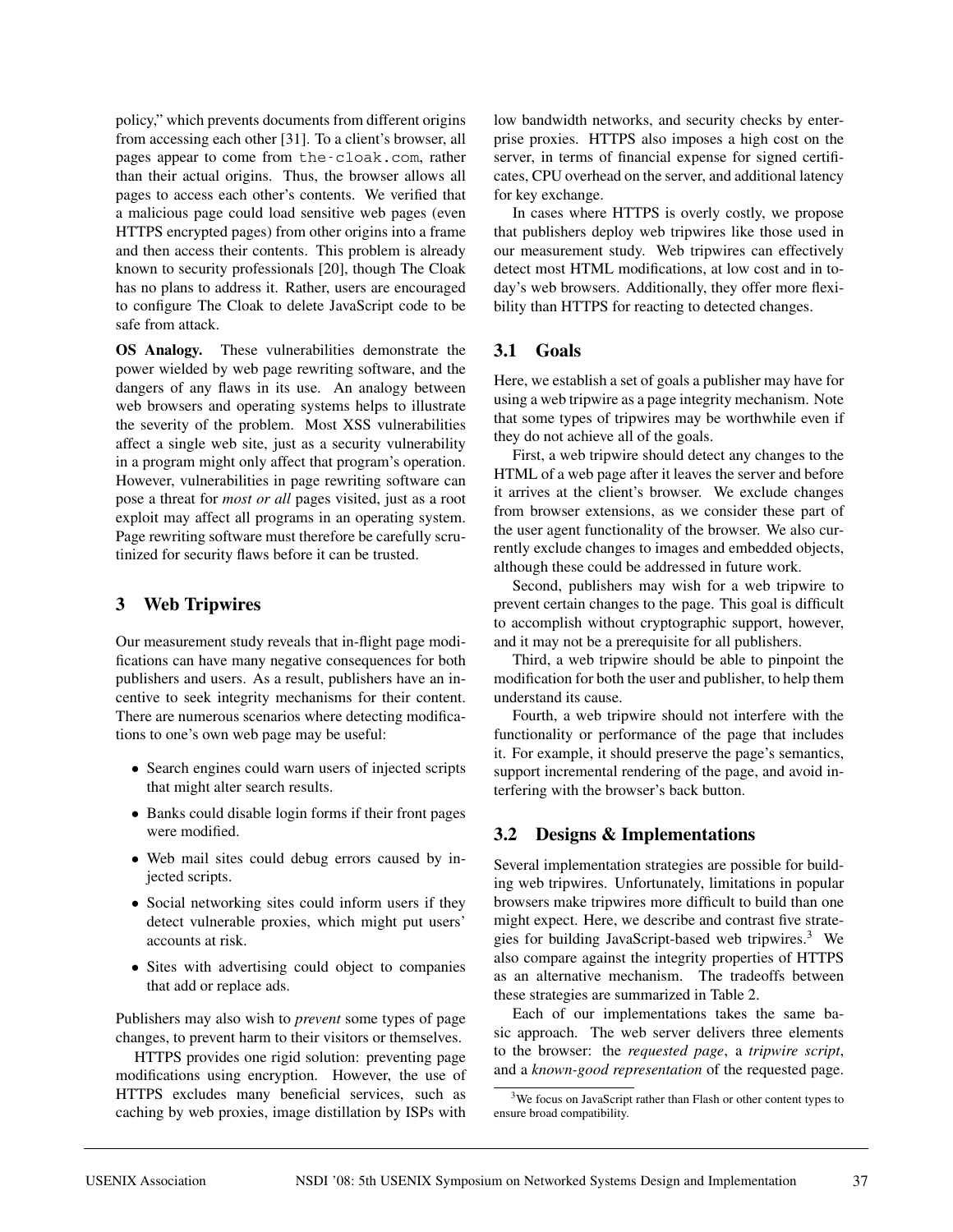| Goal                     | Count<br><b>Scripts</b> | <b>Check</b><br><b>DOM</b> | <b>XHR</b> then<br>Overwrite | <b>XHR</b> then<br><b>Redirect</b> | <b>XHR</b> on<br><b>Self</b> | <b>HTTPS</b> |
|--------------------------|-------------------------|----------------------------|------------------------------|------------------------------------|------------------------------|--------------|
|                          |                         |                            |                              |                                    |                              |              |
| Detects all HTML changes |                         |                            |                              |                                    |                              |              |
| Prevents changes*        |                         |                            |                              |                                    |                              |              |
| Displays difference      |                         |                            |                              |                                    |                              |              |
| Preserves semantics      |                         |                            |                              |                                    |                              |              |
| Renders incrementally    |                         |                            |                              |                                    |                              |              |
| Supports back button     |                         |                            |                              |                                    |                              |              |

Table 2: Comparison of how well each tripwire implementation achieves the stated goals. (\*Neither "XHR then Overwrite" nor HTTPS can prevent all changes. The former allows full page substitutions; the latter allows changes by proxies that act as the encryption endpoint, at the user's discretion.)

The known-good representation may take one of several forms; we use either a checksum of the page or a full copy of the page's HTML, stored in an encoded string to deter others from altering it. A checksum may require less space, but it cannot easily pinpoint the location of any detected change. When all three of the above elements arrive in the user's browser, the tripwire script compares the requested page with the known-good representation, detecting any in-flight changes.

We note that for all tripwire implementations, the web server must know the intended contents of the page to check. This requirement may sound trivial, but many web pages are simply the output of server-based programs, and their contents may not be known in advance. For these *dynamic* web pages, the server may need to cache the contents of the page (or enough information to reconstruct the content) in order to produce a tripwire with the known-good representation. Alternatively, servers with dynamic pages could use a web tripwire to test a separate static page in the background. This technique may miss carefully targeted page changes, but it would likely detect most of the agents we observed.

We have implemented each of the strategies described below and tested them in several modern browsers, including Firefox, Internet Explorer, Safari, Opera, and Konqueror. In many cases, browser compatibility limited the design choices we could pursue.

#### **3.2.1 Count Scripts**

Our simplest web tripwire merely counts the number of script tags on a page. Our measurement results indicate that such a tripwire would have detected 90% of the modifications, though it would miss any changes that do not affect script tags (*e.g.*, those made by the W32.Arpiframe worm). Here, the known-good representation of the page is simply the expected number of script tags on the page. The tripwire script compares against the number of script tags reported by the Document Object Model (DOM) to determine if new tags were inserted.

If a change is detected, however, it is nontrivial to determine which of the scripts do not belong or prevent them from running. This approach does miss many types of modifications, but it is simple and does not interfere with the page.

## **3.2.2 Check DOM**

For a more comprehensive integrity check, we built a web tripwire that compares the full page contents to a known-good representation. Unfortunately, JavaScript code cannot directly access the actual HTML string that the browser received. Scripts only have access to the browser's internal DOM tree, through variables such as document.documentElement.innerHTML. This internal representation varies between browsers and often even between versions of the same browser. Thus, the server must pre-render the page in all possible browsers and versions in order to provide a known-good representation of the page for any client. This technique is thus generally impractical.

Additionally, the server cannot always accurately identify a client's user agent, so it cannot know which representation to send. Instead, it must send all known page representations to each client. We send a list of checksums to minimize space overhead. The tripwire script verifies that the actual page's checksum appears in the array. Because checksums are used, however, this strategy cannot pinpoint the location of a change.

## **3.2.3 XHR then Overwrite**

Rather than checking the browser's internal representation of the page, our third strategy fetches the user's requested page from the server as data. We achieve this using an XmlHttpRequest (XHR), which allows scripts to fetch the contents of XML or other text-based documents, as long as the documents are hosted by the same server as the current page. This is an attractive technique for web tripwires for several reasons. First, the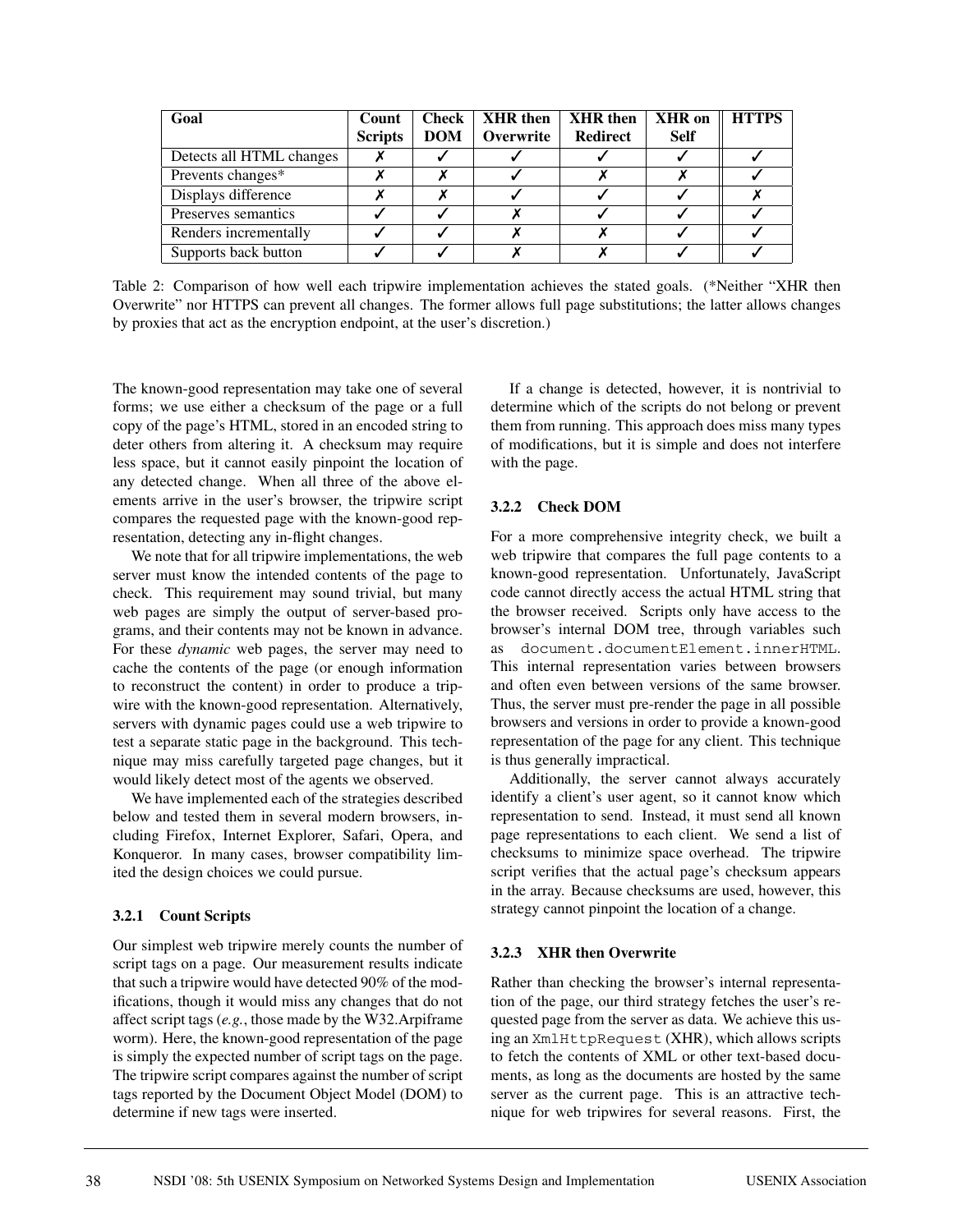tripwire script receives a full copy of the requested page as a string, allowing it to perform comparisons. Second, the request itself is indistinguishable from a typical web page request, so modifying agents will modify it as usual. Third, the response is unlikely to be modified by browser extensions, because extensions expect the response to contain XML data that should not be altered. As a result, the tripwire script can get an accurate view of any in-flight modifications to the page.

In our first XHR-based web tripwire, the server first sends the browser a small *boot page* that contains the tripwire script and a known-good representation of the requested page (as an encoded string). The tripwire script then fetches the requested page with an XHR. It compares the response with the known-good representation to detect any changes, and it then overwrites the contents of the boot page, using the browser's document.write function.

This strategy has the advantage that it could *prevent* many types of changes by always overwriting the boot page with the known-good representation, merely using the XHR as a test. However, adversaries could easily replace the boot page's contents, so this should not be viewed as a secure mechanism.

Unfortunately, the overwriting strategy has several drawbacks. First, it prevents the page from rendering incrementally, because the full page must be received and checked before it is rendered. Second, the use of document.write interferes with the back button in Firefox, though not in all browsers. Third, we discovered other significant bugs in the document.write function in major browsers, including Internet Explorer and Safari. This function has two modes of operation: it can append content to a page if it is called as the page is being rendered, or it can replace the entire contents of the page if called after the page's onload event fires. Many web sites successfully use the former mode, but our tripwire must use the latter mode because the call is made asynchronously. We discovered bugs in document.write's latter mode that can cause subsequent XHRs and cookie accesses to fail in Safari, and that can cause Internet Explorer to hang if the resulting page requests an empty script file. As a result, this overwriting approach may only be useful in very limited scenarios.

However, our measurement tool in Section 2 was small and simple enough that these limitations were not a concern. In fact, we used this strategy in our study.

## **3.2.4 XHR then Redirect**

We made a small variation to the above implementation to avoid the drawbacks of using document.write. As above, the tripwire script retrieves the originally requested page with an XHR and checks it. Rather than

overwriting the page, the script redirects the browser to the requested page. Because we mark the page as cacheable, the browser simply renders the copy that was cached by the XHR, rather than requesting a new copy from the server. However, this approach still prevents incremental rendering, and it loses the ability to prevent any changes to the page, because it cannot redirect to the known-good representation. It also consistently breaks the back button in all browsers.

#### **3.2.5 XHR on Self**

Our final implementation achieves all of our stated goals except change prevention. In this XHR-based approach, the server first delivers the requested page, rather than a small boot page. This allows the page to render incrementally. The requested page instructs the browser to fetch an external tripwire script, which contains an encoded string with the known-good representation of the page. The tripwire script then fetches another copy of the requested page with an XHR, to perform the integrity check. Because the page is marked as cacheable (at least for a short time), the browser returns it from its cache instead of contacting the server again.<sup>4</sup>

This strategy cannot easily prevent changes, especially injected scripts that might run before the tripwire script. However, it can detect most changes to the requested page's HTML and display the difference to the user. It also preserves the page's semantics, the ability to incrementally render the page, and the use of the back button. In this sense, we view this as the best of the implementations we present. We evaluate its performance and robustness to adversarial changes in Section 4.

#### **3.2.6 HTTPS**

Finally, we compare the integrity properties of HTTPS with those of the above web tripwire implementations. Notably, the goals of these mechanisms differ slightly. HTTPS is intended to provide confidentiality and integrity checks for the *client*, but it offers no indication to the server if these goals are not met (e.g., if a proxy acts as the encryption end point). Web tripwires are intended to provide integrity checks for the *server*, optionally notifying the client as well. Thus, HTTPS and web tripwires can be seen to complementary in some ways.

As an integrity mechanism, HTTPS provides stronger security guarantees than web tripwires. It uses encryption to detect all changes to web content, including images and binary data. It prevents changes by simply rejecting any page that has been altered in transit. It also

<sup>&</sup>lt;sup>4</sup>If the page were not cached, the browser would request it a second time from the server. In some cases, the second request may see a different modification than the first request.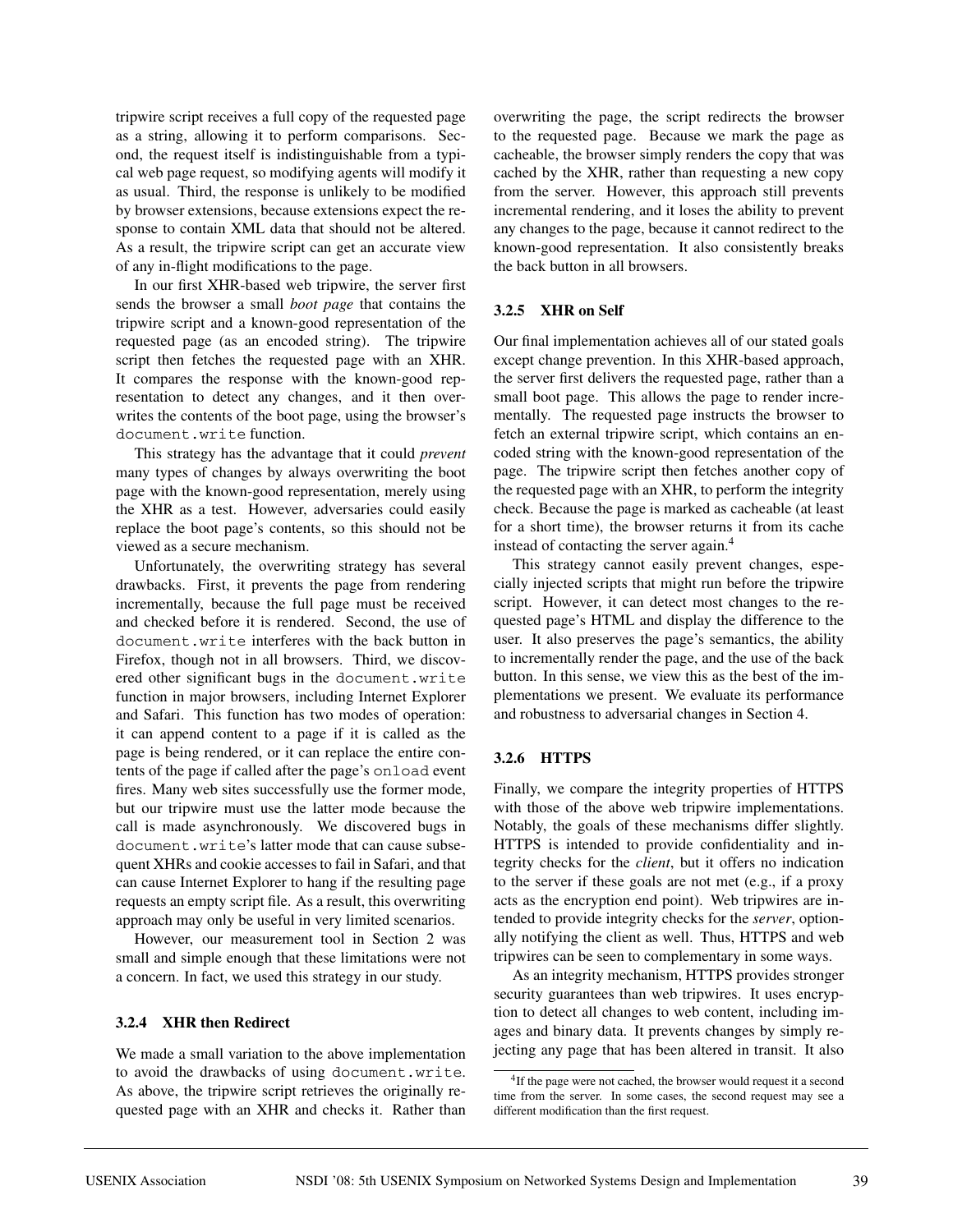preserves the page's semantics and ability to incrementally render.

However, HTTPS supports fewer policy decisions than web tripwires, such as allowing certain beneficial modifications. It also incurs higher costs for the publisher, as we discuss in Section 4.

# **4 Evaluation**

To evaluate the strengths and weaknesses of web tripwires for publishers who might deploy them, we ask three questions:

- 1. Are web tripwires affordable, relative to HTTP pages without tripwires?
- 2. How do the costs of web tripwires compare to the costs of HTTPS?
- 3. How robust are web tripwires against adversaries?

We answer these questions by quantifying the performance of pages with and without web tripwires and HTTPS, and by discussing how publishers can react to adversarial page modifications.

## **4.1 Web Tripwire Overhead**

To compare the costs for using web tripwires or HTTPS as page integrity mechanisms, we measured the clientperceived latency and server throughput for four types of pages. As a baseline, we used a local replica of a major bank's home page, served over HTTP. This is a realistic example of a page that might deploy a tripwire, complete with numerous embedded images, scripts, and stylesheets. We created two copies of this page with web tripwires, one of which was rigged to report a modification. In both cases, we used the "XHR on Self" tripwire design, which offers the best strategy for detecting and not preventing changes. We served a fourth copy of the page over HTTPS, without a web tripwire.

All of our experiments were performed on Emulab [41], using PCs with 3 GHz Xeon processors. We used an Apache 2 server on Fedora Core 6, without any hardware acceleration for SSL connections.

Latency. For each page, we measured client-perceived latency using small scripts embedded in the page. We measured the start latency (i.e., the time until the first script runs) to show the responsiveness of the page, and we measured the end latency (i.e., the time until the page's onload event fires) to show how long the page takes to render fully. We also measured the number of bytes transferred to the client, using Wireshark [14]. Our tests were conducted with a Windows XP client running Firefox, using a simulated broadband link with 2 Mbps



Figure 3: Impact of web tripwires and HTTPS on client perceived latency.

bandwidth and 50 ms one-way link latency. Each reported value is the average of 5 trials, and the maximum relative error was 3.25%.

Figure 3 shows that the pages with web tripwires did not increase the start latency over the original page (i.e., all were around 240 ms). In comparison, the extra round trip times for establishing an SSL connection contributed to a much later start for the HTTPS page, at 840 ms.

The time spent rendering for the web tripwires was longer than for the HTTP and HTTPS pages, because the tripwires required additional script computation in the browser. The web tripwire that reported a modification took the longest, because it computed the difference between the actual and expected page contents. Despite this, end-to-end latencies of the tripwire pages were still lower than for the HTTPS page.

Table 3 shows that transmitting the web tripwire increased the size of the transferred page by 17.3%, relative to the original page. This increase includes a full encoded copy of the page's HTML, but it is a small percentage of the other objects embedded in the page.

Future web tripwire implementations could be extended to check all data transferred, rather than just the page's HTML. The increase in bytes transferred is then proportional to the number of bytes being checked, plus the size of the tripwire code. If necessary, this overhead could be reduced by transmitting checksums or digests instead of full copies.

**Throughput.** We measured server throughput using two Fedora Core 6 clients running httperf, on a 1 Gbps network with negligible latency. For each page, we increased the offered load on the server until the number of sustained sessions peaked. We found that the server was CPU bound in all cases. Each session simulated one visit to the bank's home page, including 32 separate requests.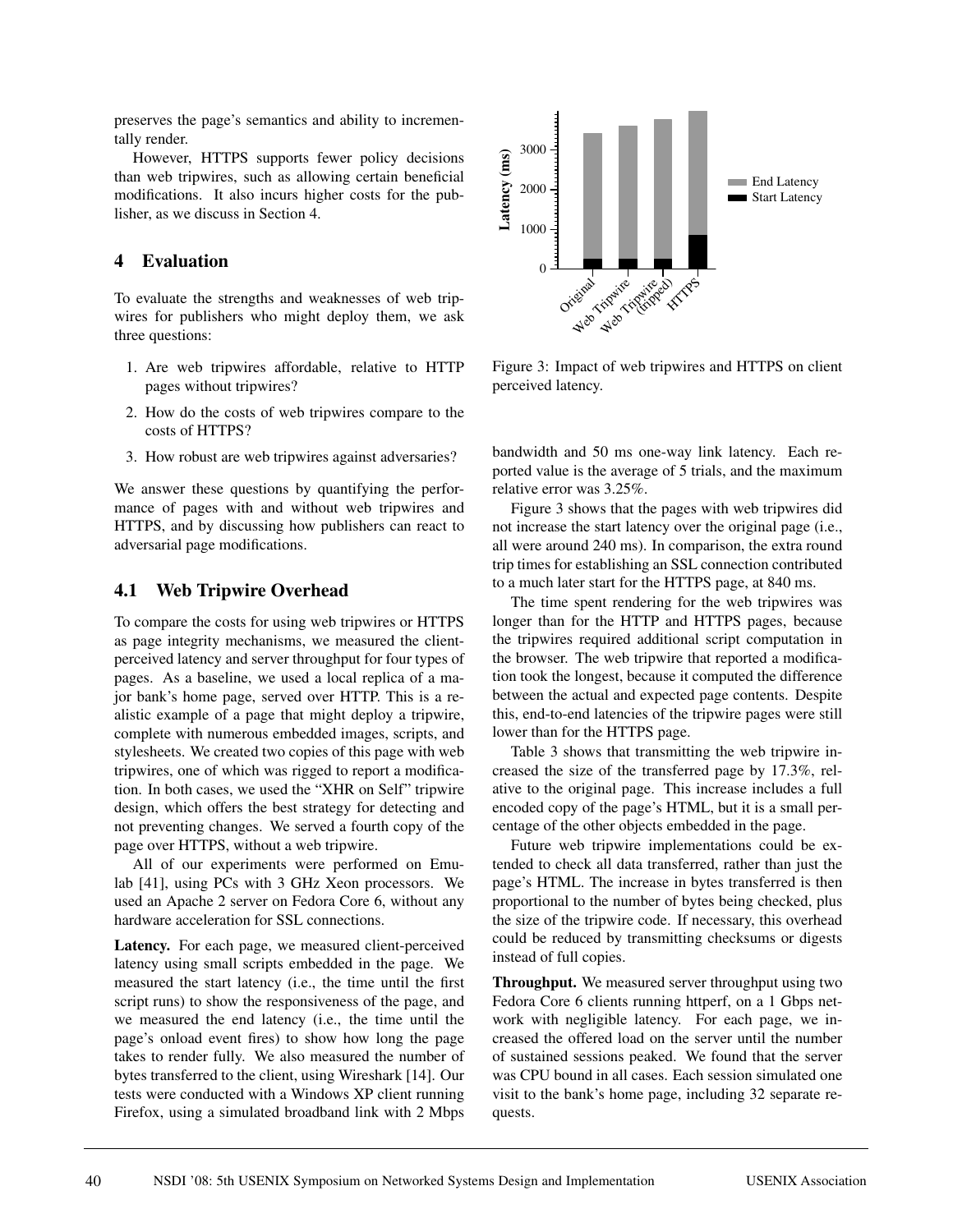| <b>Technique</b>       | <b>Data Transferred</b> |  |  |  |  |
|------------------------|-------------------------|--|--|--|--|
| Original               | 226.6 KB                |  |  |  |  |
| Web Tripwire           | 265.8 KB                |  |  |  |  |
| Web Tripwire (tripped) | 266.0 KB                |  |  |  |  |
| <b>HTTPS</b>           | 230.6 KB                |  |  |  |  |

Table 3: Number of kilobytes transferred from server to client for each type of page.



Figure 4: Impact of web tripwires and HTTPS on server throughput.

Figure 4 shows our results. The web tripwire caused only a 4% degradation of throughput compared to the original page. In comparison, the throughput dropped by over an order of magnitude when using HTTPS, due to the heavy CPU load for the SSL handshake.

For well-provisioned servers, HTTPS throughput may be improved by using a hardware accelerator. However, such hardware introduces new costs for publishers.

## **4.2 Handling Adversaries**

In some cases, agents that modify web pages may wish for their behavior to remain undetected. For example, adversarial agents in the network may wish to inject ads, scripts, or even malicious code without being detected by the user or the publisher. Similarly, end users may wish to conceal the use of some proxies, such as ad-blockers, from the publisher.

In general, web tripwires cannot detect all changes to a page. For example, web tripwires cannot detect *full page substitutions*, in which an adversary replaces the requested content with content of his choice. Thus, we cannot address adversaries who are determined to deliver malicious content at all costs.

Instead, we consider a threat model in which adversaries wish to preserve the functionality of a page while introducing changes to it. This model assumes that adversaries can observe, delay, and modify packets arbitrarily. However, it reflects the fact that end users often have some expectation of a page's intended contents.

Under such a threat model, we hypothesize that publishers can make web tripwires effective against adversaries. Adversaries must both identify *and disable* any web tripwire on a page. Publishers can make both tasks difficult in practice using code obfuscation, using approaches popular in JavaScript malware for evading signature-based detection (e.g., code mutators [36], dynamic JavaScript obfuscation [43], and frequent code repacking [18]). Several additional techniques can challenge an adversary's ability to identify or disable tripwires on-the-fly: creating many variants of web tripwire code, employing web tripwires that report an encoded value to the server even if no change is observed, and randomly varying the encoding of the known-good representation. Also, integrating web tripwire code with other JavaScript functionality on a page can disguise tripwires even if adversaries monitor the behavior of a page or attempt to interpret its code.

Ultimately, it is an open question whether an arms race will occur between publishers and agents that modify pages, and who would win such a race. We feel that the techniques above can help make web tripwires an effective integrity mechanism in practice, by making it more difficult for adversaries to disable them. However, using HTTPS (alternatively or in addition to web tripwires) may be appropriate in cases where page integrity is critical.

# **4.3 Summary**

Overall, web tripwires offer an affordable solution for checking page integrity, in terms of latency and throughput, and they can be much less costly than HTTPS. Finally, though they cannot detect all changes, web tripwires can be robust against many types of agents that wish to avoid detection.

# **5 Configurable Toolkit**

Based on our findings, we developed an open source toolkit to help publishers easily integrate web tripwires into their own pages. When using tripwires, publishers face several policy decisions for how to react to detected modifications. These include: (1) whether to notify the end user, (2) whether to notify the server, (3) whether the cause can be accurately identified, and (4) whether an action should be taken. Our toolkit is configurable to support these decisions.

The web tripwire in our toolkit uses the same "XHR on Self" technique that we evaluated in Section 4. We offer two implementations with different deployment sce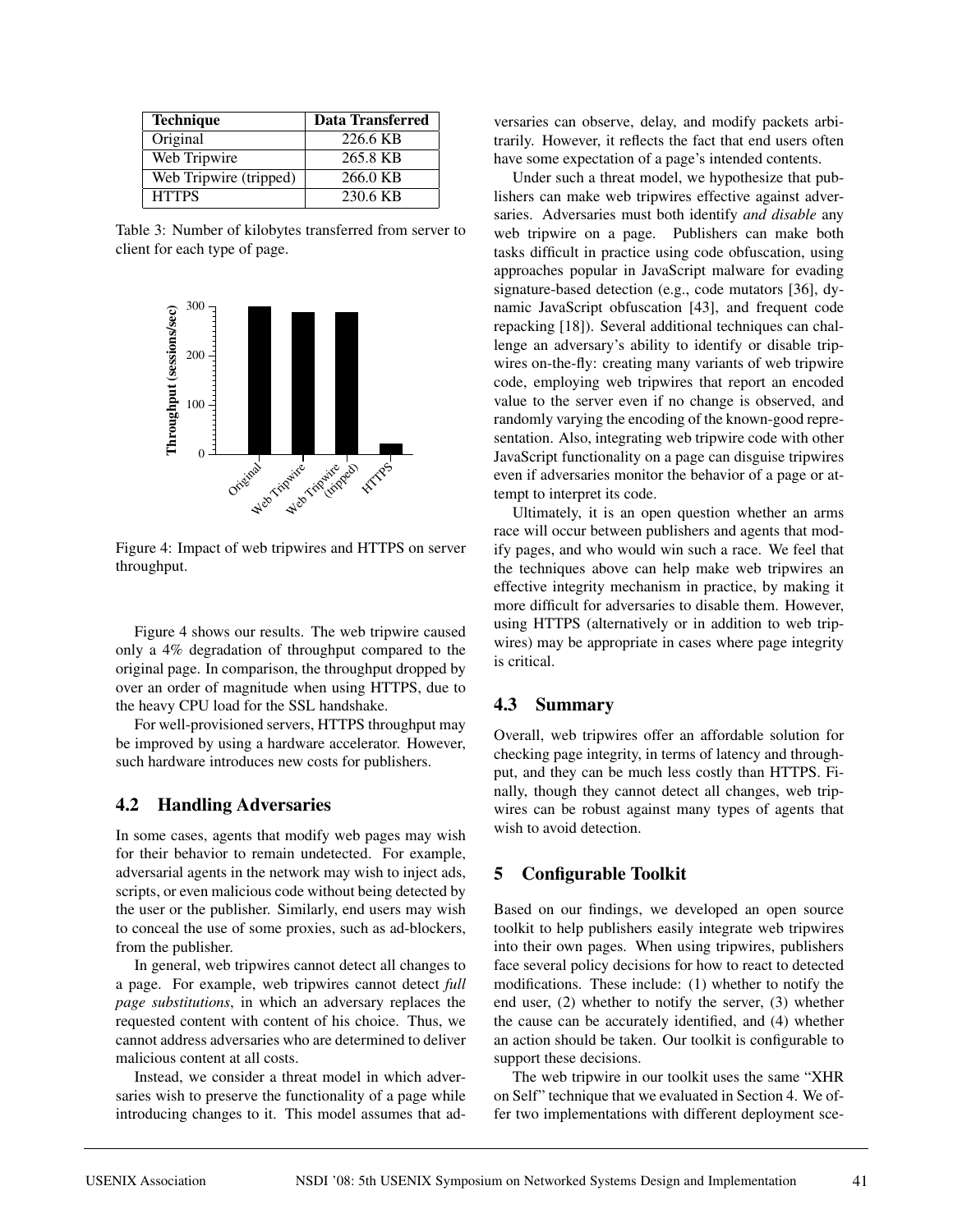narios: one to be hosted entirely on the publisher's server, and a second to be hosted by a centralized server for the use of many publishers.

The first implementation consists of two Perl CGI scripts to be hosted by the publisher. The first script produces a JavaScript tripwire with the known-good representation of a given web page, either offline (for infrequently updated pages) or on demand. The second script is invoked to log any detected changes and provide additional information about them to the user. Publishers can add a single line of JavaScript to a page to embed the web tripwire in it.

Our second implementation acts as a web tripwire service that we can host from our own web server. To use the service, web publishers include one line of JavaScript on their page that tells the client to fetch the tripwire script from our server. This request is made in the background, without affecting the page's rendering. Our server generates a known-good representation of the page by fetching a separate copy directly from the publisher's server, and it then sends the tripwire script to the client. Any detected changes are reported to our server, to be later passed on to the publisher. Such a web tripwire service could easily be added to existing web site management tools, such as Google Analytics [17].

In both cases, the web tripwire scripts can be configured for various policies as described below.

**Notifying the User.** If the web tripwire detects a change, the user can be notified by a message on the page. Our toolkit can display a yellow bar at the top of the page indicating that the page has changed, along with a link to view more information about the change. Such a message could be beneficial to the user, helping her to complain to her ISP about injected ads, remove adware from her machine, or upgrade vulnerable proxy software. However, such a message could also become annoying to users of proxy software, who may encounter frequent messages on many different web sites.

**Notifying the Server.** The web tripwire can report its test results to the server for further analysis. These results may be stored in log files for later analysis. For example, they may aid in debugging problems that visitors encounter, as proposed in AjaxScope [24]. Some users could construe such logging as an invasion of their privacy (e.g., if publishers objected to the use of ad blocking proxies). We view such logging as analogous to collecting other information about the client's environment, such as IP address and user agent, and use of such data is typically described under a publisher's privacy policy.

**Identifying the Cause.** Accurately identifying the cause of a change can be quite difficult in practice. It is clearly a desirable goal, to help guide both the user and publisher toward an appropriate course of action. In our own study, for example, we received feedback from disgruntled users who incorrectly assumed that a modification from their Zone Alarm firewall was caused by their ISP.

Unfortunately, the modifications made by any particular agent may be highly variable, which makes signature generation difficult. The signatures may either have high false negative rates, allowing undesirable modifications to disguise themselves as desirable modifications, or high false positive rates, pestering users with notifications even when they are simply using a popup blocker.

Our toolkit allows publishers to define patterns to match known modifications, so that the web tripwire can provide suggestions to the user about possible causes or decide when and when not to display messages. We recommend to err on the side of caution, showing multiple possible causes if necessary. As a starting point, we have built a small set of patterns based on some of the modifications we observed.

**Taking Action.** Even if the web tripwire can properly identify the cause of a modification, the appropriate action to take may depend highly on the situation. For example, users may choose to complain to ISPs that inject ads, while publishers may disable logins or other functionality if dangerous scripts are detected. To support this, our toolkit allows publishers to specify a callback function to invoke if a modification is detected.

# **6 Related Work**

# **6.1 Client Measurements**

Unlike web measurement studies that use a "crawler" to visit many servers, our work measures the paths from one server to many clients. Like the ANA Spoofer project [8], we drew many visitors by posting notices to sites like Slashdot and Digg. Opportunistic measurements of client traffic have been useful in other network studies as well, such as leveraging BitTorrent peers in iPlane [27], Coral cache users in Illuminati [10], and spurious traffic sources by Casado et al [11]. In particular, Illuminati also uses active code on web pages to measure properties of clients' network connections, and AjaxScope uses JavaScript to monitor web application code in clients' browsers [24].

# **6.2 Script Injection**

We found that 90.1% of page modifications injected script code, showing that scripts play a prominent (but not exclusive) role in page rewriting. Interestingly, many publishers actively try to prevent script injection, as XSS attacks have had notable impact [1, 7].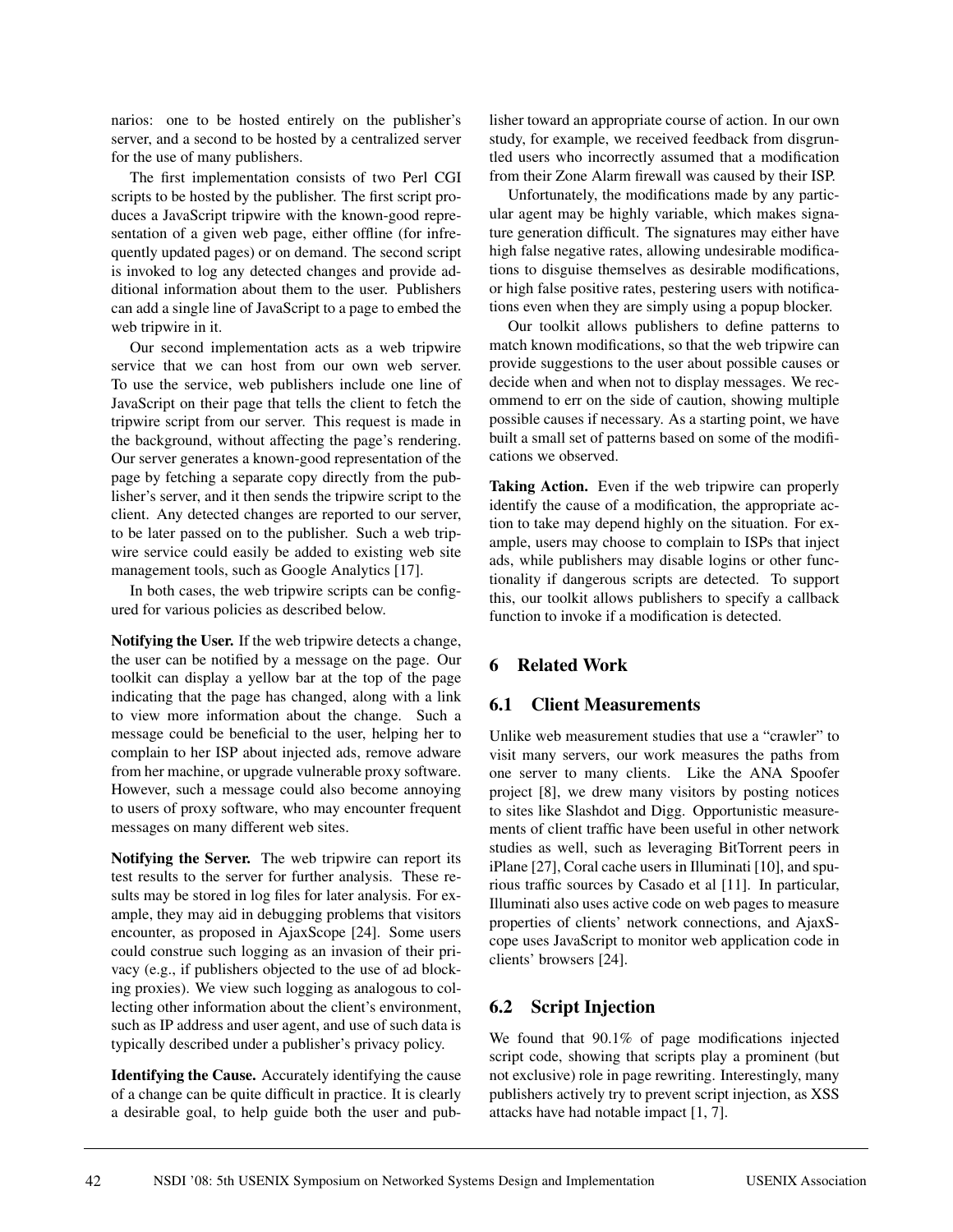Many such efforts aim to prevent attacks on the server, ranging from security gateways [32] to static analysis [42] or runtime protection [21]. These efforts do not prevent any injections that occur after a page leaves the server, so they do not address either the modifications or the vulnerabilities we discovered.

Some researchers defend against script injection on the client by limiting the damage that injected scripts can cause. These approaches include taint analysis [38] and proxies or firewalls that detect suspicious requests [22, 26]. Each of these approaches faces difficulties with false positives and false negatives, as they must infer unwanted behavior using heuristics.

BEEP proposes a whitelisting mechanism in which publishers can inform enhanced web browsers which scripts are authorized to run on a given web page [23]. The whitelist contains digests for each script fragment on the page, and the browser ignores any script fragment whose digest is not in the whitelist. Such whitelists can prevent browsers from running scripts injected in transit, as well as XSS attacks against vulnerable proxies like Ad Muncher and Proxomitron. However, whitelists would also prevent potentially desirable script injections, such as popup blockers, unless the browser granted exceptions for known scripts. BEEP's mechanism is no more secure than web tripwires, as it could also be modified in transit over an HTTP connection, and it cannot address modifications of other HTML tags than scripts.

## **6.3 Integrity Mechanisms**

The name for our mechanism is inspired by the Tripwire project [25], an integrity checking mechanism for UNIX file systems. Tripwire detects changes to files by comparing their "fingerprints" to a known database. Our web tripwires achieve a similar goal for web pages, where the pages clients receive are analogous to the files Tripwire checks. In both cases, tripwires detect changes, notify administrators, and have configurable policies.

Methods for tamper-proofing software or content achieve similar goals, detecting unwanted changes to programs [13]. Also, the "XHR then Overwrite" strategy described in Section 3.2.3 has similarities to secure boot mechanisms such as AEGIS [6], both of which verify the integrity of an execution environment. In contrast, we forgo costly cryptographic mechanisms for inexpensive integrity tests, much like cyclic redundancy checks [29].

## **7 Conclusion**

Using measurements of a large client population, we have shown that a nontrivial number of modifications occur to web pages on their journey from servers to browsers. These changes often have negative consequences for publishers and users: agents may inject or remove ads, spread exploits, or introduce bugs into working pages. Worse, page rewriting software may introduce vulnerabilities into otherwise safe web sites, showing that such software must be carefully scrutinized to ensure the benefits outweigh the risks. Overall, page modifications can present a significant threat to publishers and users when pages are transferred over HTTP.

To counter this threat, we have presented "web tripwires" that can detect most modifications to web pages. Web tripwires work in current browsers and are more flexible and less costly than switching to HTTPS for all traffic. While they do not protect against all threats to page integrity, they can be effective for discovering even adversarial page changes. Our publisher-hosted and service-hosted implementations are easy to add to web pages, and they are available at the URL below:

http://www.cs.washington.edu/research/ security/webtripwires.html

## **Acknowledgments**

Hank Levy, Steve Balensiefer, and Roxana Geambasu provided useful feedback on drafts of this paper. We would also like to thank our shepherd, Paul Barham, and the anonymous reviewers for their suggestions. Scott Rose, Voradesh Yenbut, Erik Lundberg, and John Petersen helped prepare our servers for the "Slashdot effect," and Ed Lazowska, Dave Farber, and Keith Dawson helped us gain wide exposure. We also thank the thousands of users who chose to visit our page to learn about changes to their web traffic.

This research was supported in part by the National Science Foundation under grants CNS-0132817, CNS-0430477, CNS-0627367, CNS-0722035, and NSF-0433702, by the Torode Family Endowed Career Development Professorship, and by gifts from Cisco and Intel.

## **References**

- [1] Technical explanation of The MySpace Worm. http: //namb.la/popular/tech.html, 2005.
- [2] NebuAd / Service Providers. http://www.nebuad. com/providers/providers.php, Aug. 2007.
- [3] The Cloak: Free Anonymous Web Surfing. http:// www.the-cloak.com, Oct. 2007.
- [4] Ad Muncher. The Ultimate Popup and Advertising Blocker. http://www.admuncher.com/, 2007.
- [5] B. Anderson. fair eagle taking over the world? http://benanderson.net/blog/weblog. php?id=D20070622, June 2007.
- [6] W. A. Arbaugh, D. J. Farber, and J. M. Smith. A Secure and Reliable Bootstrap Architecture. In *IEEE Symposium on Security and Privacy*, May 1997.